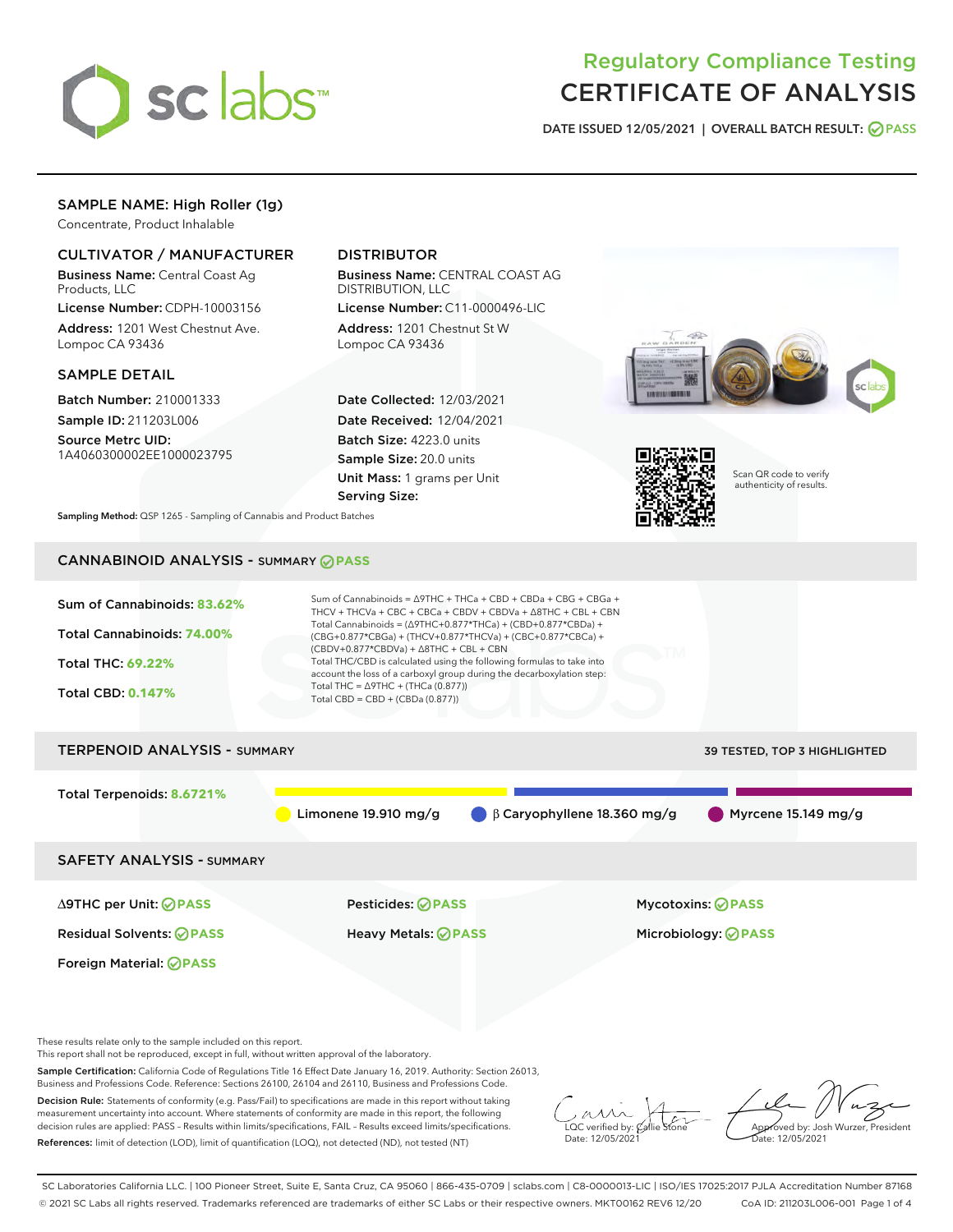



HIGH ROLLER (1G) | DATE ISSUED 12/05/2021 | OVERALL BATCH RESULT: O PASS

#### CANNABINOID TEST RESULTS - 12/04/2021 2 PASS

Tested by high-performance liquid chromatography with diode-array detection (HPLC-DAD). **Method:** QSP 1157 - Analysis of Cannabinoids by HPLC-DAD

#### TOTAL CANNABINOIDS: **74.00%**

Total Cannabinoids (Total THC) + (Total CBD) + (Total CBG) + (Total THCV) + (Total CBC) + (Total CBDV) + ∆8THC + CBL + CBN

TOTAL THC: **69.22%** Total THC (∆9THC+0.877\*THCa)

TOTAL CBD: **0.147%**

Total CBD (CBD+0.877\*CBDa)

TOTAL CBG: 3.36% Total CBG (CBG+0.877\*CBGa)

TOTAL THCV: 0.442% Total THCV (THCV+0.877\*THCVa)

TOTAL CBC: 0.831% Total CBC (CBC+0.877\*CBCa)

TOTAL CBDV: ND Total CBDV (CBDV+0.877\*CBDVa)

| <b>COMPOUND</b>  | LOD/LOQ<br>(mg/g)          | <b>MEASUREMENT</b><br><b>UNCERTAINTY</b><br>(mg/g) | <b>RESULT</b><br>(mg/g) | <b>RESULT</b><br>(%) |
|------------------|----------------------------|----------------------------------------------------|-------------------------|----------------------|
| <b>THCa</b>      | 0.05/0.14                  | ±18.775                                            | 730.55                  | 73.055               |
| <b>A9THC</b>     | 0.06 / 0.26                | ±1.772                                             | 51.51                   | 5.151                |
| <b>CBGa</b>      | 0.1 / 0.2                  | ±1.81                                              | 34.7                    | 3.47                 |
| <b>CBCa</b>      | 0.07/0.28                  | ±0.463                                             | 9.47                    | 0.947                |
| <b>THCVa</b>     | 0.07 / 0.20                | ±0.240                                             | 5.04                    | 0.504                |
| <b>CBG</b>       | 0.06/0.19                  | ±0.126                                             | 3.20                    | 0.320                |
| <b>CBDa</b>      | 0.02/0.19                  | ±0.049                                             | 1.68                    | 0.168                |
| $\triangle$ 8THC | 0.1/0.4                    | N/A                                                | <b>ND</b>               | <b>ND</b>            |
| <b>THCV</b>      | 0.1 / 0.2                  | N/A                                                | <b>ND</b>               | <b>ND</b>            |
| <b>CBD</b>       | 0.07/0.29                  | N/A                                                | <b>ND</b>               | <b>ND</b>            |
| <b>CBDV</b>      | 0.04 / 0.15                | N/A                                                | <b>ND</b>               | <b>ND</b>            |
| <b>CBDVa</b>     | 0.03 / 0.53                | N/A                                                | <b>ND</b>               | <b>ND</b>            |
| <b>CBL</b>       | 0.06 / 0.24                | N/A                                                | <b>ND</b>               | <b>ND</b>            |
| <b>CBN</b>       | 0.1/0.3                    | N/A                                                | <b>ND</b>               | <b>ND</b>            |
| <b>CBC</b>       | 0.2 / 0.5                  | N/A                                                | <b>ND</b>               | <b>ND</b>            |
|                  | <b>SUM OF CANNABINOIDS</b> |                                                    | 836.2 mg/g              | 83.62%               |

#### **UNIT MASS: 1 grams per Unit**

| ∆9THC per Unit                         | 1120 per-package limit | 51.51 mg/unit  | <b>PASS</b> |
|----------------------------------------|------------------------|----------------|-------------|
| <b>Total THC per Unit</b>              |                        | 692.20 mg/unit |             |
| <b>CBD</b> per Unit                    |                        | <b>ND</b>      |             |
| <b>Total CBD per Unit</b>              |                        | $1.47$ mg/unit |             |
| <b>Sum of Cannabinoids</b><br>per Unit |                        | 836.2 mg/unit  |             |
| <b>Total Cannabinoids</b><br>per Unit  |                        | 740.0 mg/unit  |             |

# TERPENOID TEST RESULTS - 12/05/2021

Terpene analysis utilizing gas chromatography-flame ionization detection (GC-FID). **Method:** QSP 1192 - Analysis of Terpenoids by GC-FID

| <b>COMPOUND</b>          | LOD/LOQ<br>(mg/g) | <b>MEASUREMENT</b><br><b>UNCERTAINTY</b><br>(mg/g) | <b>RESULT</b><br>(mg/g)                         | <b>RESULT</b><br>(%) |
|--------------------------|-------------------|----------------------------------------------------|-------------------------------------------------|----------------------|
| Limonene                 | 0.005 / 0.016     | ±0.2847                                            | 19.910                                          | 1.9910               |
| $\beta$ Caryophyllene    | 0.004 / 0.012     | ±0.6536                                            | 18.360                                          | 1.8360               |
| <b>Myrcene</b>           | 0.008 / 0.025     | ±0.1954                                            | 15.149                                          | 1.5149               |
| $\alpha$ Humulene        | 0.009 / 0.029     | ±0.1830                                            | 5.702                                           | 0.5702               |
| Linalool                 | 0.009 / 0.032     | ±0.1458                                            | 3.838                                           | 0.3838               |
| Terpinolene              | 0.008 / 0.026     | ±0.0635                                            | 3.098                                           | 0.3098               |
| $\beta$ Pinene           | 0.004 / 0.014     | ±0.0346                                            | 3.009                                           | 0.3009               |
| $\alpha$ Pinene          | 0.005 / 0.017     | ±0.0216                                            | 2.511                                           | 0.2511               |
| $\alpha$ Bisabolol       | 0.008 / 0.026     | ±0.1235                                            | 2.312                                           | 0.2312               |
| <b>Terpineol</b>         | 0.016 / 0.055     | ±0.1229                                            | 2.002                                           | 0.2002               |
| Ocimene                  | 0.011 / 0.038     | ±0.0599                                            | 1.866                                           | 0.1866               |
| Fenchol                  | 0.010 / 0.034     | ±0.0679                                            | 1.754                                           | 0.1754               |
| Valencene                | 0.009 / 0.030     | ±0.1113                                            | 1.616                                           | 0.1616               |
| $trans-\beta$ -Farnesene | 0.008 / 0.025     | ±0.0567                                            | 1.597                                           | 0.1597               |
| Guaiol                   | 0.009 / 0.030     | ±0.0433                                            | 0.918                                           | 0.0918               |
| Caryophyllene<br>Oxide   | 0.010 / 0.033     | ±0.0312                                            | 0.678                                           | 0.0678               |
| Nerolidol                | 0.009 / 0.028     | ±0.0304                                            | 0.483                                           | 0.0483               |
| <b>Borneol</b>           | 0.005 / 0.016     | ±0.0187                                            | 0.446                                           | 0.0446               |
| Camphene                 | 0.005 / 0.015     | ±0.0039                                            | 0.337                                           | 0.0337               |
| Fenchone                 | 0.009 / 0.028     | ±0.0078                                            | 0.269                                           | 0.0269               |
| Citronellol              | 0.003 / 0.010     | ±0.0126                                            | 0.258                                           | 0.0258               |
| $\alpha$ Phellandrene    | 0.006 / 0.020     | ±0.0016                                            | 0.119                                           | 0.0119               |
| 3 Carene                 | 0.005 / 0.018     | ±0.0014                                            | 0.097                                           | 0.0097               |
| $\alpha$ Terpinene       | 0.005 / 0.017     | ±0.0013                                            | 0.088                                           | 0.0088               |
| $\gamma$ Terpinene       | 0.006 / 0.018     | ±0.0013                                            | 0.078                                           | 0.0078               |
| Sabinene Hydrate         | 0.006 / 0.022     | ±0.0029                                            | 0.075                                           | 0.0075               |
| Geraniol                 | 0.002 / 0.007     | ±0.0030                                            | 0.068                                           | 0.0068               |
| Nerol                    | 0.003 / 0.011     | ±0.0012                                            | 0.027                                           | 0.0027               |
| Eucalyptol               | 0.006 / 0.018     | ±0.0005                                            | 0.021                                           | 0.0021               |
| Sabinene                 | 0.004 / 0.014     | ±0.0002                                            | 0.018                                           | 0.0018               |
| p-Cymene                 | 0.005 / 0.016     | ±0.0005                                            | 0.017                                           | 0.0017               |
| Isoborneol               | 0.004 / 0.012     | N/A                                                | <loq< th=""><th><loq< th=""></loq<></th></loq<> | <loq< th=""></loq<>  |
| (-)-Isopulegol           | 0.005 / 0.016     | N/A                                                | <b>ND</b>                                       | <b>ND</b>            |
| Camphor                  | 0.006 / 0.019     | N/A                                                | ND                                              | ND                   |
| Menthol                  | 0.008 / 0.025     | N/A                                                | ND                                              | ND                   |
| R-(+)-Pulegone           | 0.003 / 0.011     | N/A                                                | <b>ND</b>                                       | <b>ND</b>            |
| <b>Geranyl Acetate</b>   | 0.004 / 0.014     | N/A                                                | ND                                              | ND                   |
| $\alpha$ Cedrene         | 0.005 / 0.016     | N/A                                                | ND                                              | ND                   |
| Cedrol                   | 0.008 / 0.027     | N/A                                                | <b>ND</b>                                       | ND                   |
| <b>TOTAL TERPENOIDS</b>  |                   |                                                    | 86.721 mg/g                                     | 8.6721%              |

SC Laboratories California LLC. | 100 Pioneer Street, Suite E, Santa Cruz, CA 95060 | 866-435-0709 | sclabs.com | C8-0000013-LIC | ISO/IES 17025:2017 PJLA Accreditation Number 87168 © 2021 SC Labs all rights reserved. Trademarks referenced are trademarks of either SC Labs or their respective owners. MKT00162 REV6 12/20 CoA ID: 211203L006-001 Page 2 of 4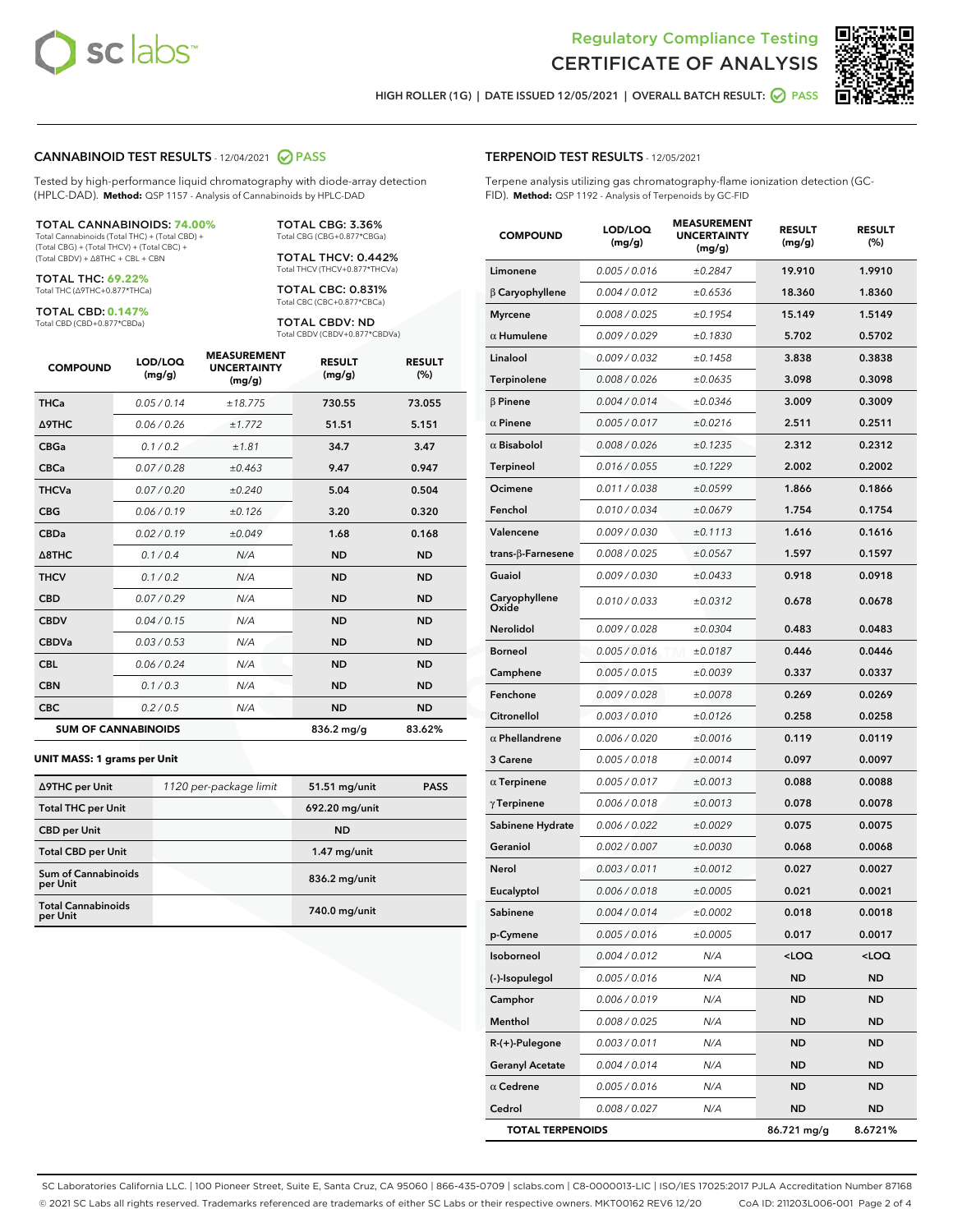



HIGH ROLLER (1G) | DATE ISSUED 12/05/2021 | OVERALL BATCH RESULT: 2 PASS

# CATEGORY 1 PESTICIDE TEST RESULTS - 12/05/2021 2 PASS

Pesticide and plant growth regulator analysis utilizing high-performance liquid chromatography-mass spectrometry (HPLC-MS) or gas chromatography-mass spectrometry (GC-MS). \*GC-MS utilized where indicated. **Method:** QSP 1212 - Analysis of Pesticides and Mycotoxins by LC-MS or QSP 1213 - Analysis of Pesticides by GC-MS

| <b>COMPOUND</b>             | LOD/LOQ<br>$(\mu g/g)$ | <b>ACTION</b><br><b>LIMIT</b><br>$(\mu g/g)$ | <b>MEASUREMENT</b><br><b>UNCERTAINTY</b><br>$(\mu g/g)$ | <b>RESULT</b><br>$(\mu g/g)$ | <b>RESULT</b> |
|-----------------------------|------------------------|----------------------------------------------|---------------------------------------------------------|------------------------------|---------------|
| Aldicarb                    | 0.03 / 0.08            | $\geq$ LOD                                   | N/A                                                     | <b>ND</b>                    | <b>PASS</b>   |
| Carbofuran                  | 0.02/0.05              | $\geq$ LOD                                   | N/A                                                     | <b>ND</b>                    | <b>PASS</b>   |
| Chlordane*                  | 0.03 / 0.08            | $\ge$ LOD                                    | N/A                                                     | <b>ND</b>                    | <b>PASS</b>   |
| Chlorfenapyr*               | 0.03/0.10              | $\ge$ LOD                                    | N/A                                                     | <b>ND</b>                    | <b>PASS</b>   |
| Chlorpyrifos                | 0.02 / 0.06            | $\ge$ LOD                                    | N/A                                                     | <b>ND</b>                    | <b>PASS</b>   |
| Coumaphos                   | 0.02 / 0.07            | $\ge$ LOD                                    | N/A                                                     | <b>ND</b>                    | <b>PASS</b>   |
| Daminozide                  | 0.02 / 0.07            | $\ge$ LOD                                    | N/A                                                     | <b>ND</b>                    | <b>PASS</b>   |
| <b>DDVP</b><br>(Dichlorvos) | 0.03/0.09              | $\ge$ LOD                                    | N/A                                                     | <b>ND</b>                    | <b>PASS</b>   |
| Dimethoate                  | 0.03 / 0.08            | $\ge$ LOD                                    | N/A                                                     | <b>ND</b>                    | <b>PASS</b>   |
| Ethoprop(hos)               | 0.03/0.10              | $\ge$ LOD                                    | N/A                                                     | <b>ND</b>                    | <b>PASS</b>   |
| Etofenprox                  | 0.02/0.06              | $\ge$ LOD                                    | N/A                                                     | <b>ND</b>                    | <b>PASS</b>   |
| Fenoxycarb                  | 0.03/0.08              | $\ge$ LOD                                    | N/A                                                     | <b>ND</b>                    | <b>PASS</b>   |
| Fipronil                    | 0.03/0.08              | $\ge$ LOD                                    | N/A                                                     | <b>ND</b>                    | <b>PASS</b>   |
| Imazalil                    | 0.02 / 0.06            | $\ge$ LOD                                    | N/A                                                     | <b>ND</b>                    | <b>PASS</b>   |
| <b>Methiocarb</b>           | 0.02 / 0.07            | $\ge$ LOD                                    | N/A                                                     | <b>ND</b>                    | <b>PASS</b>   |
| Methyl<br>parathion         | 0.03/0.10              | $\ge$ LOD                                    | N/A                                                     | <b>ND</b>                    | <b>PASS</b>   |
| <b>Mevinphos</b>            | 0.03/0.09              | $\ge$ LOD                                    | N/A                                                     | <b>ND</b>                    | <b>PASS</b>   |
| Paclobutrazol               | 0.02 / 0.05            | $\ge$ LOD                                    | N/A                                                     | <b>ND</b>                    | <b>PASS</b>   |
| Propoxur                    | 0.03/0.09              | $\ge$ LOD                                    | N/A                                                     | <b>ND</b>                    | <b>PASS</b>   |
| Spiroxamine                 | 0.03 / 0.08            | $\ge$ LOD                                    | N/A                                                     | <b>ND</b>                    | <b>PASS</b>   |
| <b>Thiacloprid</b>          | 0.03/0.10              | $\ge$ LOD                                    | N/A                                                     | <b>ND</b>                    | <b>PASS</b>   |
|                             |                        |                                              |                                                         |                              |               |

# CATEGORY 2 PESTICIDE TEST RESULTS - 12/05/2021 @ PASS

| <b>COMPOUND</b>          | LOD/LOQ<br>$(\mu g/g)$ | <b>ACTION</b><br>LIMIT<br>$(\mu g/g)$ | <b>MEASUREMENT</b><br><b>UNCERTAINTY</b><br>$(\mu g/g)$ | <b>RESULT</b><br>$(\mu g/g)$ | <b>RESULT</b> |
|--------------------------|------------------------|---------------------------------------|---------------------------------------------------------|------------------------------|---------------|
| Abamectin                | 0.03/0.10              | 0.1                                   | N/A                                                     | <b>ND</b>                    | <b>PASS</b>   |
| Acephate                 | 0.02/0.07              | 0.1                                   | N/A                                                     | <b>ND</b>                    | <b>PASS</b>   |
| Acequinocyl              | 0.02/0.07              | 0.1                                   | N/A                                                     | <b>ND</b>                    | <b>PASS</b>   |
| Acetamiprid              | 0.02/0.05              | 0.1                                   | N/A                                                     | <b>ND</b>                    | <b>PASS</b>   |
| Azoxystrobin             | 0.02/0.07              | 0.1                                   | N/A                                                     | <b>ND</b>                    | <b>PASS</b>   |
| <b>Bifenazate</b>        | 0.01/0.04              | 0.1                                   | N/A                                                     | <b>ND</b>                    | <b>PASS</b>   |
| <b>Bifenthrin</b>        | 0.02/0.05              | 3                                     | N/A                                                     | <b>ND</b>                    | <b>PASS</b>   |
| <b>Boscalid</b>          | 0.03/0.09              | 0.1                                   | N/A                                                     | <b>ND</b>                    | <b>PASS</b>   |
| Captan                   | 0.19/0.57              | 0.7                                   | N/A                                                     | <b>ND</b>                    | <b>PASS</b>   |
| Carbaryl                 | 0.02/0.06              | 0.5                                   | N/A                                                     | <b>ND</b>                    | <b>PASS</b>   |
| Chlorantranilip-<br>role | 0.04/0.12              | 10                                    | N/A                                                     | <b>ND</b>                    | <b>PASS</b>   |
| Clofentezine             | 0.03/0.09              | 0.1                                   | N/A                                                     | <b>ND</b>                    | <b>PASS</b>   |

# CATEGORY 2 PESTICIDE TEST RESULTS - 12/05/2021 continued

| <b>COMPOUND</b>               | LOD/LOQ<br>(µg/g) | <b>ACTION</b><br><b>LIMIT</b><br>$(\mu g/g)$ | <b>MEASUREMENT</b><br><b>UNCERTAINTY</b><br>$(\mu g/g)$ | <b>RESULT</b><br>(µg/g) | <b>RESULT</b> |
|-------------------------------|-------------------|----------------------------------------------|---------------------------------------------------------|-------------------------|---------------|
| Cyfluthrin                    | 0.12 / 0.38       | $\overline{c}$                               | N/A                                                     | <b>ND</b>               | <b>PASS</b>   |
| Cypermethrin                  | 0.11 / 0.32       | 1                                            | N/A                                                     | ND                      | <b>PASS</b>   |
| <b>Diazinon</b>               | 0.02 / 0.05       | 0.1                                          | N/A                                                     | ND                      | <b>PASS</b>   |
| Dimethomorph                  | 0.03 / 0.09       | 2                                            | N/A                                                     | ND                      | PASS          |
| Etoxazole                     | 0.02 / 0.06       | 0.1                                          | N/A                                                     | ND                      | <b>PASS</b>   |
| Fenhexamid                    | 0.03 / 0.09       | 0.1                                          | N/A                                                     | <b>ND</b>               | <b>PASS</b>   |
| Fenpyroximate                 | 0.02 / 0.06       | 0.1                                          | N/A                                                     | ND                      | <b>PASS</b>   |
| Flonicamid                    | 0.03 / 0.10       | 0.1                                          | N/A                                                     | ND                      | <b>PASS</b>   |
| Fludioxonil                   | 0.03 / 0.10       | 0.1                                          | N/A                                                     | <b>ND</b>               | <b>PASS</b>   |
| Hexythiazox                   | 0.02 / 0.07       | 0.1                                          | N/A                                                     | <b>ND</b>               | <b>PASS</b>   |
| Imidacloprid                  | 0.04 / 0.11       | 5                                            | N/A                                                     | ND                      | <b>PASS</b>   |
| Kresoxim-methyl               | 0.02 / 0.07       | 0.1                                          | N/A                                                     | <b>ND</b>               | <b>PASS</b>   |
| <b>Malathion</b>              | 0.03 / 0.09       | 0.5                                          | N/A                                                     | <b>ND</b>               | <b>PASS</b>   |
| Metalaxyl                     | 0.02 / 0.07       | $\overline{c}$                               | N/A                                                     | ND                      | <b>PASS</b>   |
| Methomyl                      | 0.03 / 0.10       | 1                                            | N/A                                                     | <b>ND</b>               | <b>PASS</b>   |
| Myclobutanil                  | 0.03 / 0.09       | 0.1                                          | N/A                                                     | ND                      | <b>PASS</b>   |
| Naled                         | 0.02 / 0.07       | 0.1                                          | N/A                                                     | ND                      | <b>PASS</b>   |
| Oxamyl                        | 0.04 / 0.11       | 0.5                                          | N/A                                                     | ND                      | <b>PASS</b>   |
| Pentachloronitro-<br>benzene* | 0.03 / 0.09       | 0.1                                          | N/A                                                     | ND                      | <b>PASS</b>   |
| Permethrin                    | 0.04 / 0.12       | 0.5                                          | N/A                                                     | ND                      | <b>PASS</b>   |
| Phosmet                       | 0.03 / 0.10       | 0.1                                          | N/A                                                     | <b>ND</b>               | <b>PASS</b>   |
| Piperonylbu-<br>toxide        | 0.02 / 0.07       | 3                                            | N/A                                                     | ND                      | <b>PASS</b>   |
| Prallethrin                   | 0.03 / 0.08       | 0.1                                          | N/A                                                     | <b>ND</b>               | <b>PASS</b>   |
| Propiconazole                 | 0.02 / 0.07       | 0.1                                          | N/A                                                     | ND                      | <b>PASS</b>   |
| Pyrethrins                    | 0.04 / 0.12       | 0.5                                          | N/A                                                     | ND                      | <b>PASS</b>   |
| Pyridaben                     | 0.02 / 0.07       | 0.1                                          | N/A                                                     | ND                      | <b>PASS</b>   |
| Spinetoram                    | 0.02 / 0.07       | 0.1                                          | N/A                                                     | <b>ND</b>               | <b>PASS</b>   |
| Spinosad                      | 0.02 / 0.07       | 0.1                                          | N/A                                                     | ND                      | <b>PASS</b>   |
| Spiromesifen                  | 0.02 / 0.05       | 0.1                                          | N/A                                                     | <b>ND</b>               | <b>PASS</b>   |
| Spirotetramat                 | 0.02 / 0.06       | 0.1                                          | N/A                                                     | ND                      | <b>PASS</b>   |
| Tebuconazole                  | 0.02 / 0.07       | 0.1                                          | N/A                                                     | ND                      | <b>PASS</b>   |
| Thiamethoxam                  | 0.03 / 0.10       | 5                                            | N/A                                                     | <b>ND</b>               | <b>PASS</b>   |
| Trifloxystrobin               | 0.03 / 0.08       | 0.1                                          | N/A                                                     | <b>ND</b>               | <b>PASS</b>   |

SC Laboratories California LLC. | 100 Pioneer Street, Suite E, Santa Cruz, CA 95060 | 866-435-0709 | sclabs.com | C8-0000013-LIC | ISO/IES 17025:2017 PJLA Accreditation Number 87168 © 2021 SC Labs all rights reserved. Trademarks referenced are trademarks of either SC Labs or their respective owners. MKT00162 REV6 12/20 CoA ID: 211203L006-001 Page 3 of 4